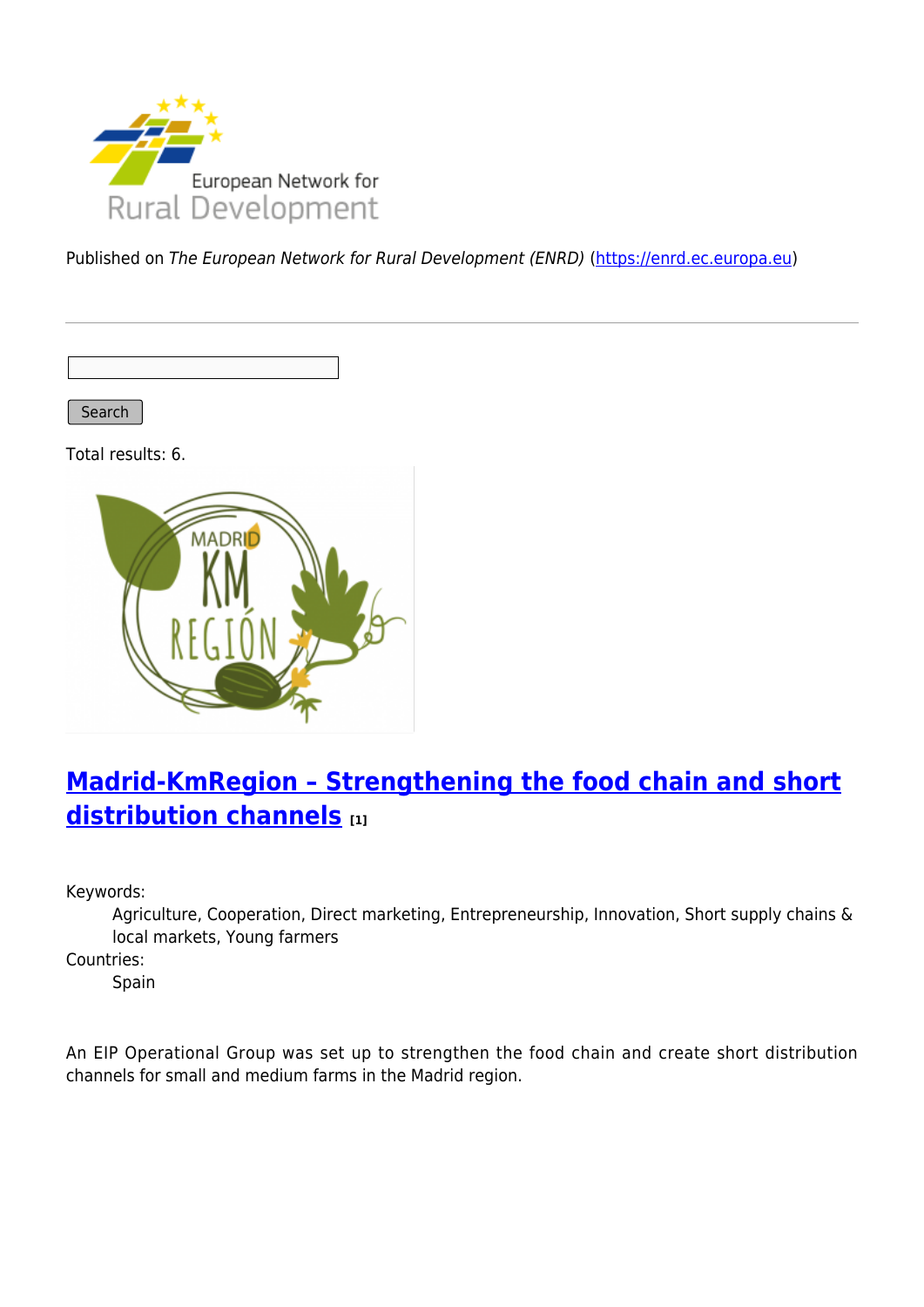

### **[Building dry stone walls in the Balearic Islands](https://enrd.ec.europa.eu/projects-practice/building-dry-stone-walls-balearic-islands_en) [2]**

Keywords:

Agriculture, Climate change adaptation, Environmental protection, Family farming, Natural resources, Young farmers

Countries:

**Spain** 

A young farmer received RDP support to build stone wall terraces, helping him to improve the farm's productivity, while protecting its soil from erosion.



# **[Bergers du Larzac - Improving cheese quality and](https://enrd.ec.europa.eu/projects-practice/bergers-du-larzac-improving-cheese-quality-and-production-capacity_en) [production capacity](https://enrd.ec.europa.eu/projects-practice/bergers-du-larzac-improving-cheese-quality-and-production-capacity_en) [3]**

Keywords:

Added value, Animal husbandry, Energy efficiency, Entrepreneurship, Farm restructuring/modernisation, Job creation, Producer groups, Product quality Countries:

France

A cooperative focused on quality cheese production, used Rural Development Programme support to expand its facilities and thus ensure the continuous growth of its business.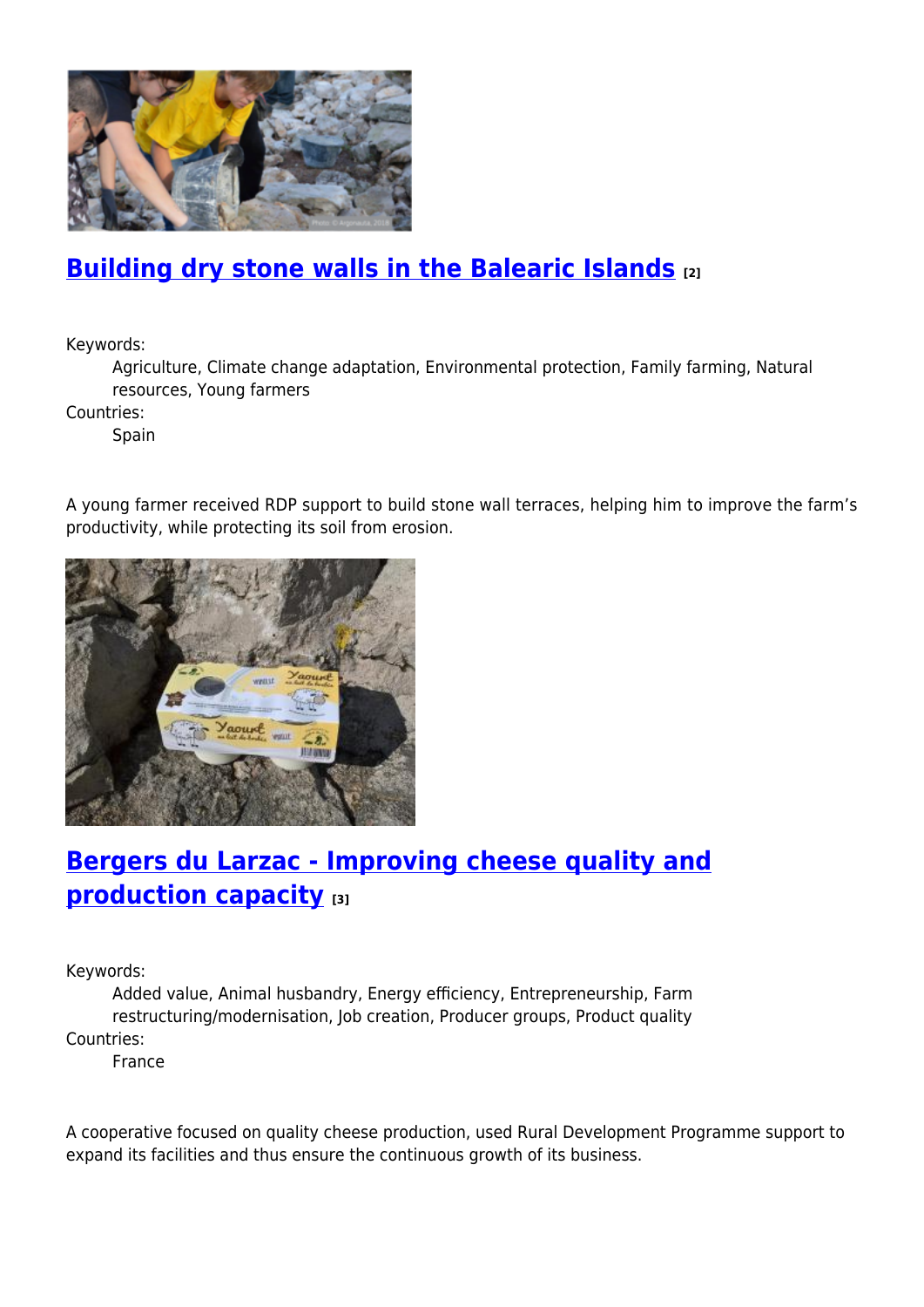

#### **['Les 3 Givrées' - Ice cream from the farm](https://enrd.ec.europa.eu/projects-practice/les-3-givrees-ice-cream-farm_en) [4]**

Keywords:

Agriculture, Competitiveness, Diversification, Entrepreneurship, Family farming, Food & Drink, Innovation, Job creation, Product quality, Rural business, Rural SMEs, Women

Countries:

France

In an area where the agricultural sector is under pressure due the expansion of a nearby urban centre, the diversification of farming activities e.g. ice-cream production and marketing, can ensure the farm's sustainability.



## **[Young farmer start-up in French Guyana](https://enrd.ec.europa.eu/projects-practice/young-farmer-start-french-guyana_en) [5]**

Keywords: Agriculture, Job creation, Women, Young farmers Countries: France